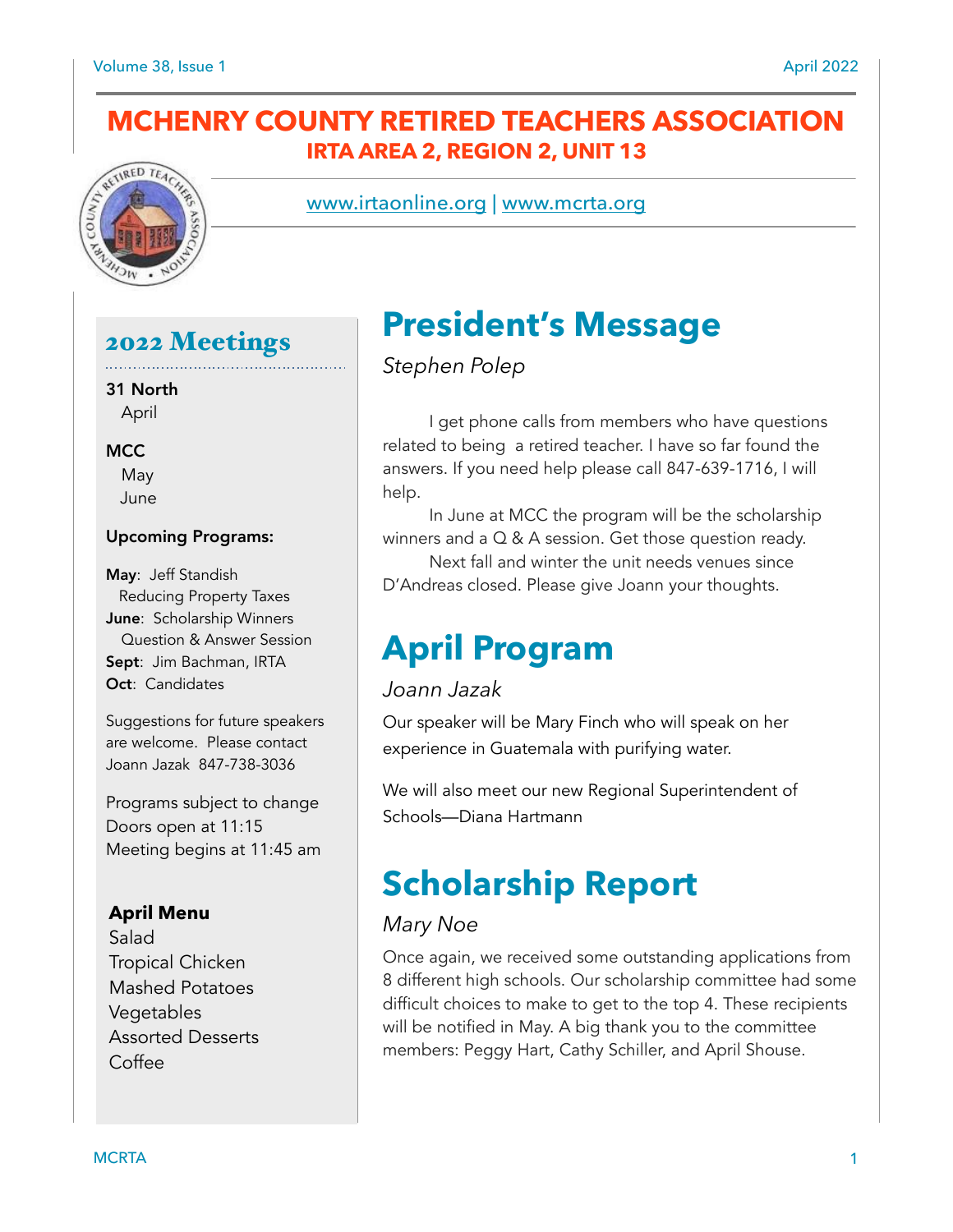#### Volume 38, Issue 1 April 2022



### TODAY'S GRACE

Bless our friends Bless our food Come O Lord and Bless Us. May our talk glow with peace, Bring your love to surround us. Friendship and Peace May they bloom and glow, bloom and grow forever. Bless our friends Bless our food Bless our dear land forever.

# Need to Cancel?

If you cannot show the day of the meeting, call Steve Polep on his cell at 847-772-4162 and leave a message or text—even at the last minute. We do need you to pay for your meal if you do not cancel in time as the unit has to pay the venue. Thank you.

**Reach us at: PO Box 1776 Crystal Lake, IL 60039** 

## **Membership News**

*Marlene Griffith and Linda Young* 

Questions? Email Marlene at marlenegriffith@icloud.com or text/call her at 815-385-3533.

### WELCOME TO NEW MEMBERS:

*Claudia Agnes, Crystal Lake –* Retired 2020 McHenry D15 *Mary Blietz, Hawthorne Woods –* Retired 2020 Woodstock D200 *Sharon Chakoian, Crystal Lake* – Retired 2020 Crystal Lake D47 *Brenda Huemann, Ringwood –* Retired 2021 Johnsburg D12 *Ginger Johnson, Marengo –* Retired 2020 Marengo D165 *Debbie Koniewicz, Algonquin –* Retired 2020 Huntley D158 *Marla Peters, Woodstock –* Retired 2018 Alden-Hebron D19 *Carol Sevrey, Crystal Lake –* Retired 2020 Crystal Lake D47 *Emory Swinney, McHenry –* Retired 2018 Crystal Lake D155 *Janet Wick, Lake in the Hills –* Retired 2020 McHenry D15

*YOU CAN HELP US TO REMAIN A STRONG AND VITAL GROUP BY ENCOURAGING RETIRED EDUCATORS TO JOIN OUR LOCAL ORGANIZATION (MCRTA) AND OUR STATE ORGANIZATION (IRTA).* 

# **IRTA Membership**

*Linda Young, Chairman Region 2* 

The IRTA State membership as of March 4,2022 is 39,531. IRTA currently has 89 Local Units throughout the state. The McHenry County Retired Teachers Association was one of 18 units awarded the honor being an IRTA Unit of Distinction for 2021.

Congratulations to our McHenry County members for continuing to support the IRTA !